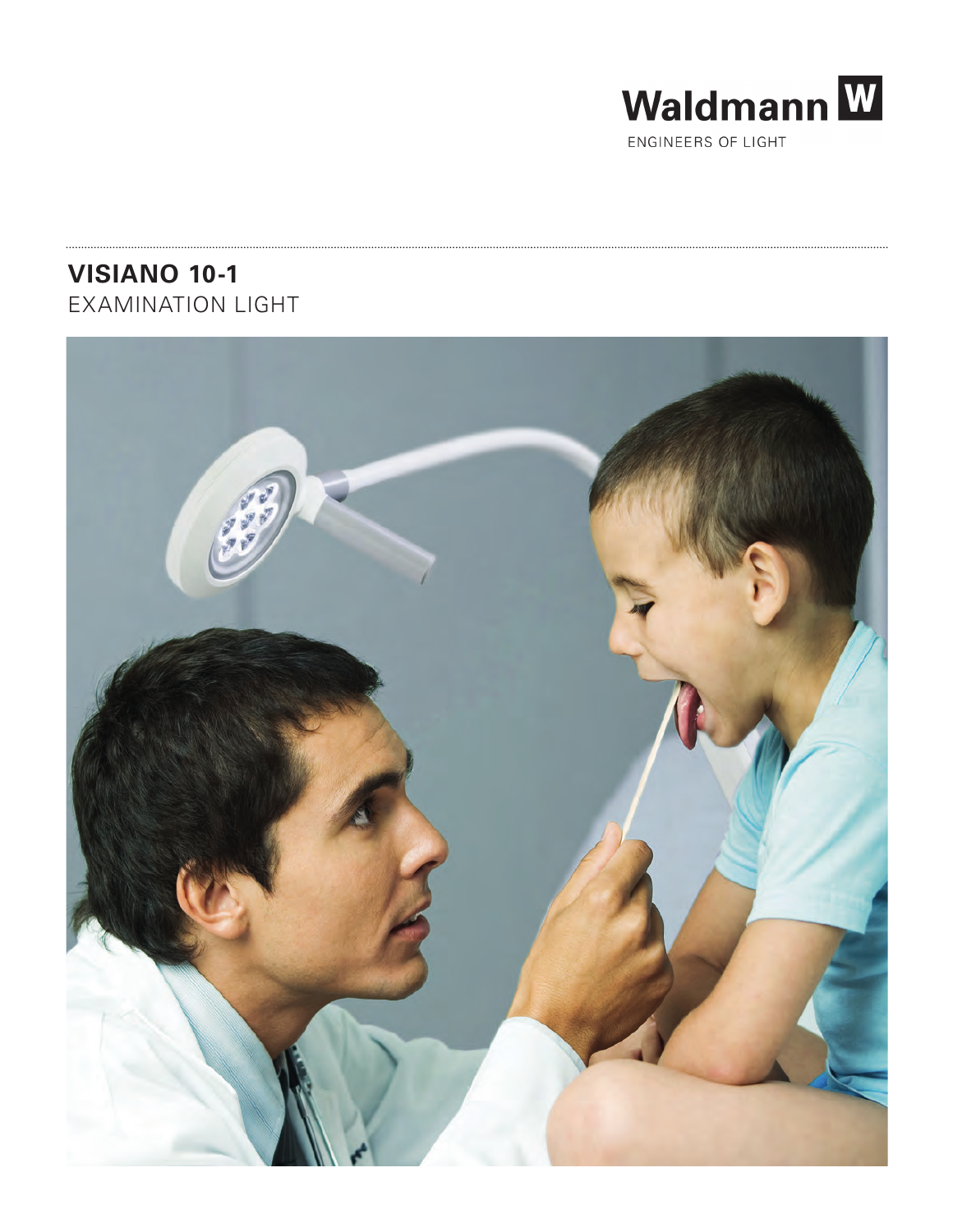

# **VISIANO 10-1**

VISIANO 10-1 was designed to be used universally for exams and procedures in the clinical sector. Seven premium LEDs and unique diamond optic technology offer low energy consumption and glarefree, shadow-free and heat-free high illumination. The sealed construction protects against contamination from outside sources. And the ergonomic handle and intuitive on/off switch allow for precise, reliable positioning and easy handling.

- Neutral daylight color rendering index of >93
- 34" reach with flexible arm
- 280° rotation of the light head
- 4400K color temperature
- Unique diamond optics and Premium LEDs for professional-grade light quality
- 7-inch illuminated field with 50,000 lux at .5 meter
- Various mounting options available for wall, rail or table mounting as well as for use with a rolling floor stand
- Electronics integrated for maximum safety and energy efficiency
- Sealed construction for contaminant- and maintenance-free operation
- Robust arm and friction joints ensure accurate positioning and durability



with ergonomic handle



Timeless, slimline design Timeless, slimline design

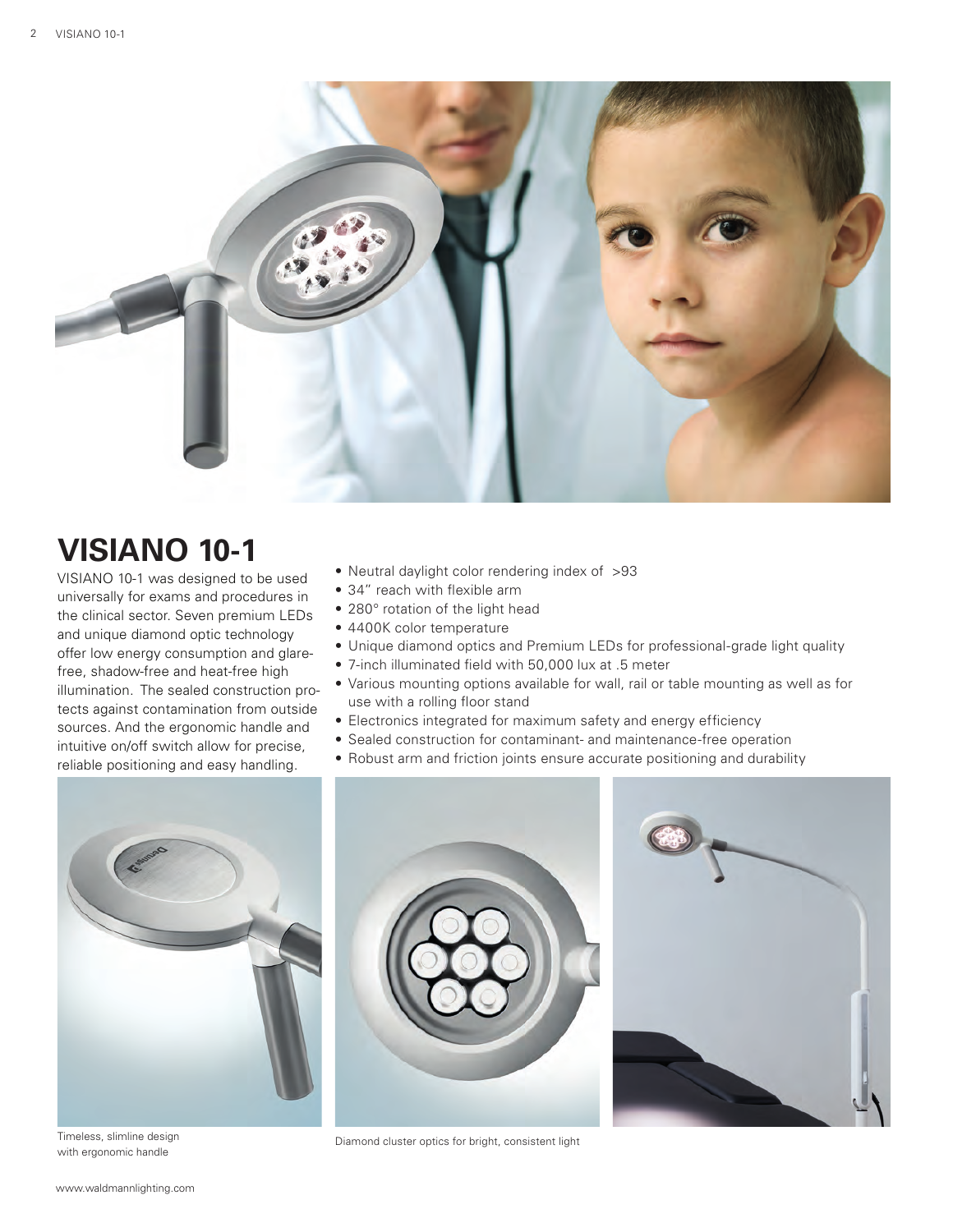



| $\left(\begin{array}{c} \bullet \\ 280^\circ \end{array}\right)$ 1". | $6^{\prime\prime}$  | ⊞ | 23'' |             |  |
|----------------------------------------------------------------------|---------------------|---|------|-------------|--|
|                                                                      | π<br>$\emptyset$ 5" |   |      | 34''        |  |
|                                                                      |                     |   |      | $180^\circ$ |  |
|                                                                      |                     |   |      | $360^\circ$ |  |

| <b>TECHNICAL</b>        |                          |
|-------------------------|--------------------------|
| Illumination intensity  | approx. 50,000 lx / 0.5m |
| Color rendering         | Ra > 93                  |
| Color temperature       | 4400K                    |
| Illumination field 0.5m | $\alpha$ 7 inches        |
| Operation               | I/0 switch on the arm    |
| <b>Standards</b>        | IEC 60601-1              |
|                         |                          |

| <b>PRODUCT NUMBER</b> | <b>DESCRIPTION</b>                              |
|-----------------------|-------------------------------------------------|
| D15757100             | VISIANO 10-1 P S10, gooseneck arm - clamp       |
| D15757110             | VISIANO 10-1 P S10, gooseneck arm - floor stand |
| D15757120             | VISIANO 10-1 P S10, gooseneck arm - wall mount  |
| D15757150             | VISIANO 10-1 P S10, gooseneck arm - rail mount  |

### **ACCESSORIES**

#### **ROLLER STAND EXTENSION ARM**

| Material               | steel/plastic                  |  |
|------------------------|--------------------------------|--|
| Dimensions             | 39" pole, Ø 27.6" base         |  |
| Weight (net)           | $16.5$ lbs                     |  |
| for stud $\varnothing$ | 16mm-W with removal protection |  |
|                        | with cable suspension device   |  |
| PRODUCT NO.            | D15595000 - gray/white         |  |
|                        |                                |  |



#### **TABLE CLAMP**

| Material               | steel/polyresin   |  |
|------------------------|-------------------|--|
| Weight (net)           | 1 <sub>lh</sub>   |  |
| for stud $\varnothing$ | 16mm              |  |
| PRODUCT NO.            | D14228000 - black |  |

| Material               | anodized aluminum  |  |
|------------------------|--------------------|--|
| Weight (net)           | $0.4$ lbs          |  |
| for stud $\varnothing$ | 16mm               |  |
| PRODUCT NO.            | D13269000 - silver |  |

### **RAIL MOUNTING WALL BRACKET**

Material steel

Weight (net) 1 lbs

for stud Ø 16mm

PRODUCT NO. D13363000 - white

| Material               | polyamide GF      |  |  |
|------------------------|-------------------|--|--|
| Weight (net)           | $0.3$ lbs         |  |  |
| for stud $\varnothing$ | 16mm              |  |  |
| PRODUCT NO.            | D13231000 - white |  |  |